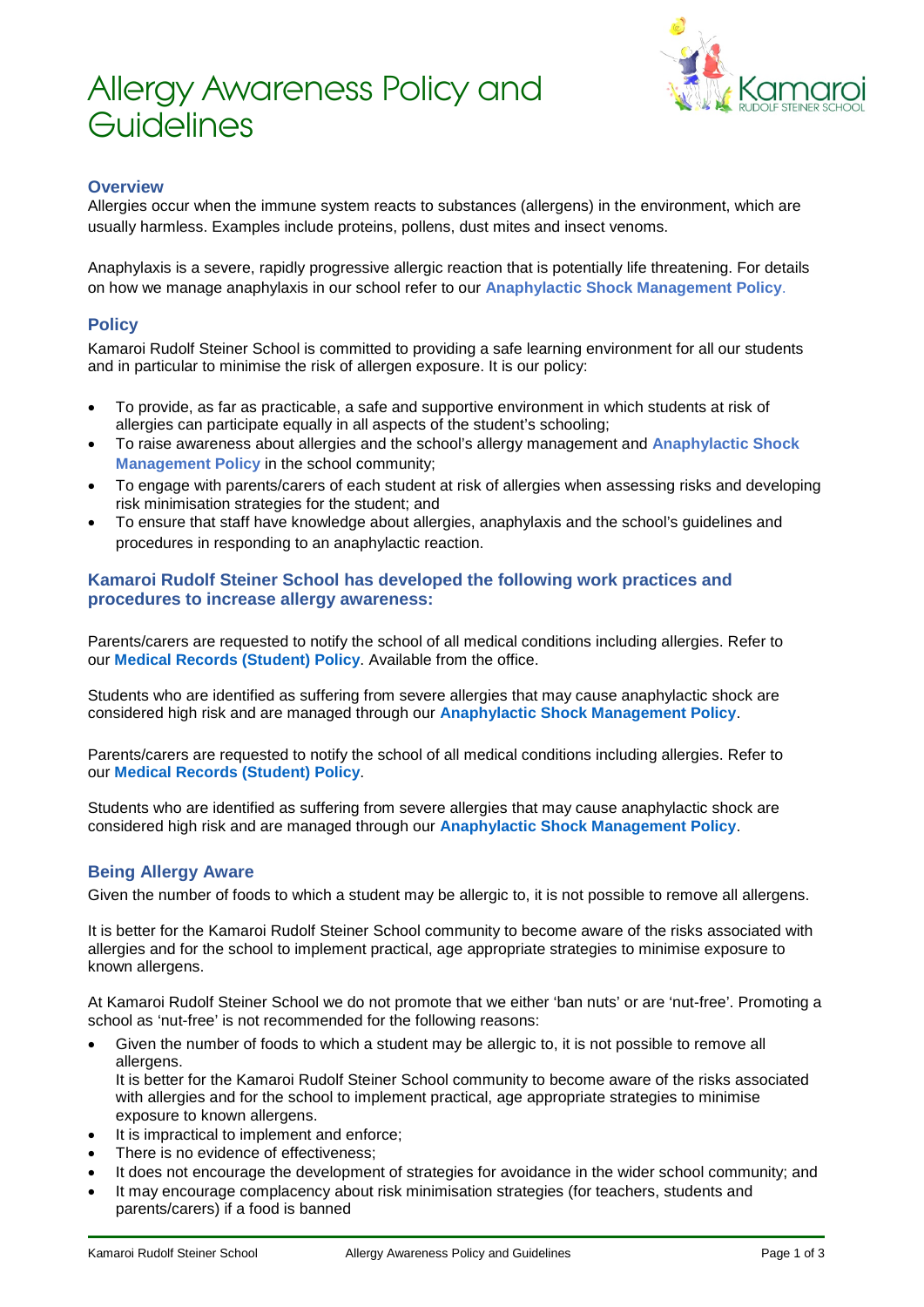We consider that being 'allergy aware' is a more appropriate term.

#### **Raising Peer Awareness**

Whilst we do not claim to be 'nut-free', minimising exposure to particular foods such as peanuts and tree nuts can reduce the level of risk. This can include removing nut spreads and products containing nuts from the school canteen, but does not include removing products that 'may contain traces' of peanuts or tree nuts.

We may also choose to request that parents/carers of classmates of a young student (K-6) do not include nut spreads in sandwiches or products containing nuts in their lunch box.

Peer support and understanding is important for the student at risk of allergies (in particular anaphylaxis).

Class teachers can discuss the topic with students in class in an age appropriate way, with a few simple key messages:

- Always take food allergies seriously severe allergies are no joke;
- Don't share your food with friends who have food allergies or pressure them to eat food that they are allergic to;
- Not everyone has allergies discuss common symptoms;
- Wash your hands before and after eating;
- Know what your friends are allergic to:
- If a schoolmate becomes sick, get help immediately; and
- Be respectful of a schoolmate's medical kit.

# **Bullying Prevention**

It is important to be aware that some parents/carers may not wish their child's identity be disclosed to the wider school community, this may also apply to the student themselves. It is therefore recommended that this be discussed with the student and their parents/carers and written consent be obtained to display the student's name, photograph and relevant treatment details in staff areas, canteens and/or other common areas.

A student at risk of allergies can have an increased risk of bullying in the form of teasing, tricking a student into eating a particular food or threatening a student with the substance that they are allergic to, such as peanuts.

Kamaroi Rudolf Steiner School seeks to address this issue through raising peer awareness so that the students involved in such behaviour are aware of the seriousness of allergic reactions.

Any attempt to harm a student at risk of anaphylaxis with an allergen is treated as a serious and dangerous incident and treated accordingly under the school's **Bullying Intervention and Awareness Policy**.

#### **Raising General School Community Awareness**

Kamaroi Rudolf Steiner School takes active steps to raise awareness about allergies and anaphylaxis in the school community so that parents/carers of all students have an increased understanding.

These steps include providing information about our allergy awareness strategy to the broader school community through newsletters, and other publications.